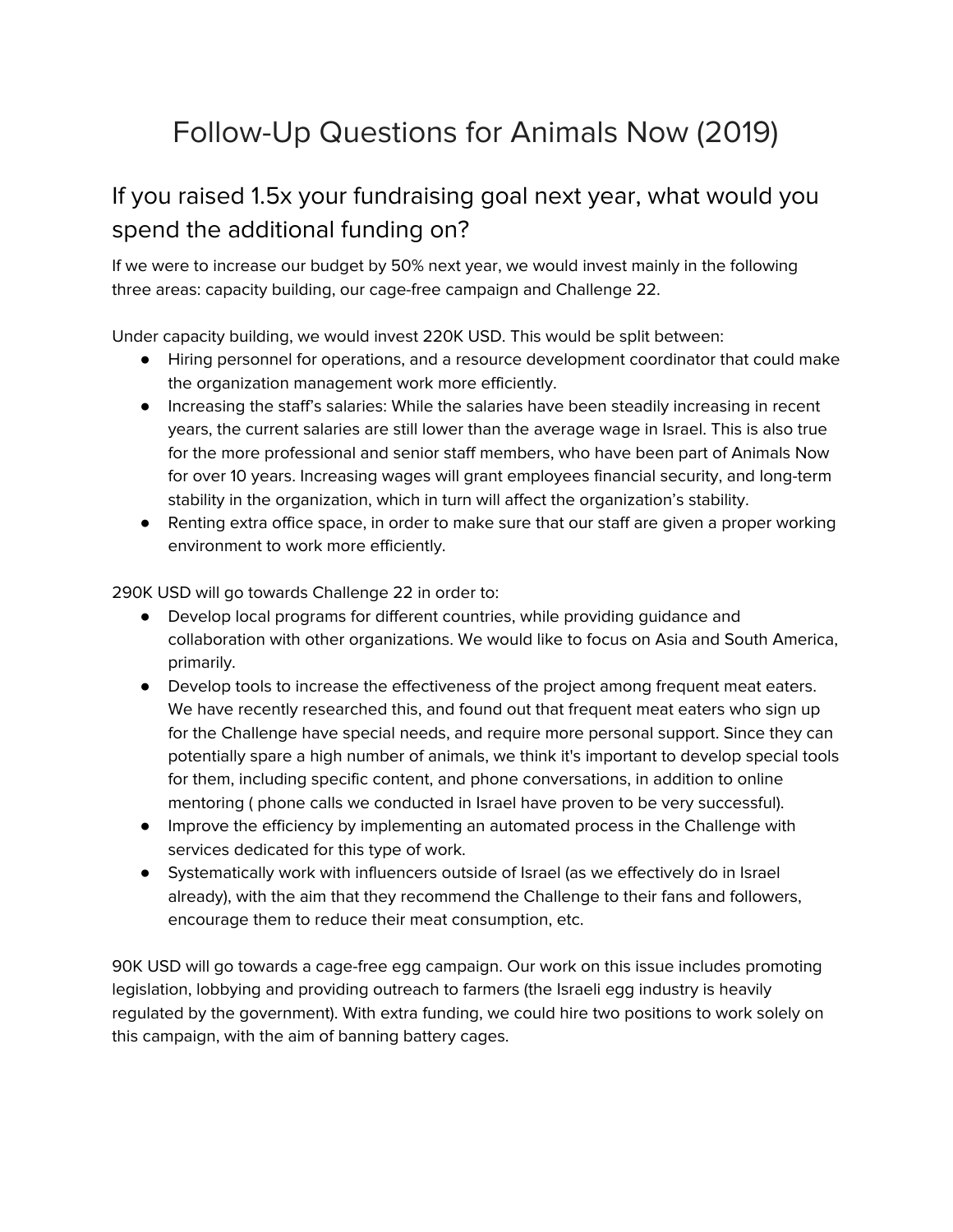# Could you please specify the year in which each of your top programs started?

Challenge 22 2014

#### Undercover Investigation

2004. We started documenting in farms and facilities a few years before, but in 2004 the team was officially established and started to operate systematically.

Humane Education 2004

Legislation 2001

How many new staff members would you like to hire within the next year if you had sufficient funds? Please specify for what roles or campaigns.

We would like to hire people for the following positions:

### Capacity building

- 1. Director of Operations
- 2. Resource Development Coordinator

#### Challenge 22

- 1. Content Development Manager
- 2. Marketing Coordinator (this person would, for instance, approach influencers outside of Israel, manage the online advertising, etc.)
- 3. Automatization and Programming position
- 4. Frequent Meat-Eaters Program Coordinator

#### Campaigns and legislation

- 1. Campaign Manager for battery cage campaign
- 2. Battery Cage Campaign Staff Member
- 3. Lawyer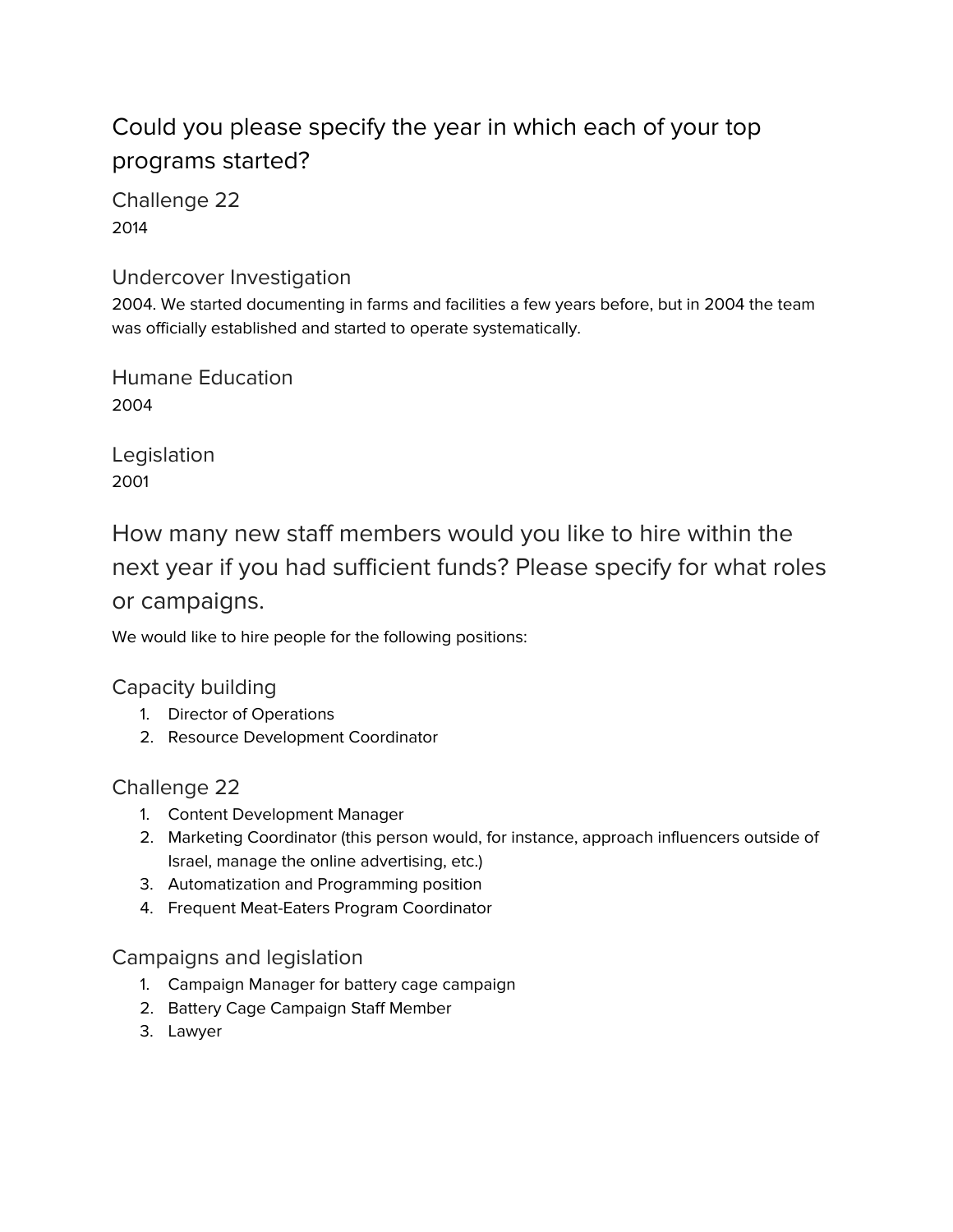Regarding the top 3–5 programs you provided, give a description of the expenses that are NOT related to staff. Expenses related to staff include salaries, insurance, travel costs, and similar expenses.

For all projects, a certain percentage of the total budget is derived from the following operational expenses (such as office, bills, CRM and data expenses):

### Challenge 22

Merchandise, exhibitions production (i.e. outreach stands), printed leaflets, translations, online advertisements.

### Policy Change

Advertising, campaign materials (video productions, merchandise etc), legal and legislation services.

#### Investigations Equipment, transportation and others (classified).

### Humane Education

Travel expenses for volunteers, seminar production, event production, printed materials.

Regarding the top 3–5 top programs you provided, estimate how much of the expenses are NOT related to staff. Provide either an amount in USD or a percentage.

| Challenge 22                  | <b>NIS</b> | <b>USD</b> | % of total<br>budget |
|-------------------------------|------------|------------|----------------------|
| <b>Operational Expenses</b>   | ₪100,251   | \$28,643   | 2.41%                |
| <b>Print and Translations</b> | ₪6,000     | \$1,714    | 0.14%                |
| <b>Online Advertisements</b>  | ₪9,600     | \$2,743    | 0.23%                |
| <b>Others</b>                 | ₪9,000     | \$2,571    | 0.22%                |
| Total                         | ₪124,851   | \$35,672   | 3.01%                |
|                               |            |            |                      |
| Policy Change                 | <b>NIS</b> | <b>USD</b> | % of total<br>budget |
| Operational expenses          | ₪71,737    | \$20,496   | 1.73%                |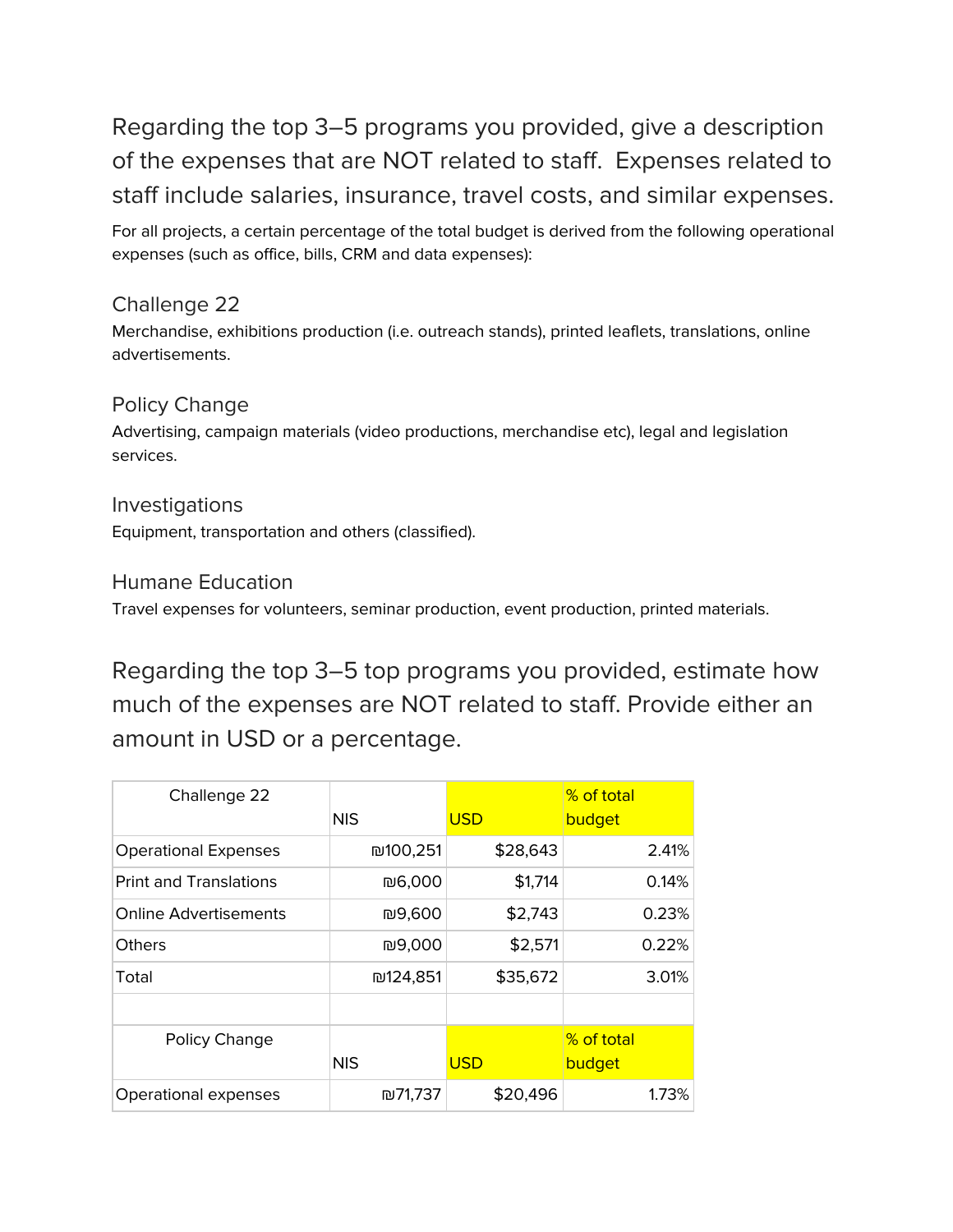| Video productions       | ₪10,000        | \$2,857     | 0.24%      |
|-------------------------|----------------|-------------|------------|
| Lobbying firm           | ₪106,470       | \$30,420    | 2.56%      |
| Print                   | ₪25,000        | \$7,143     | 0.60%      |
| Events and activities   | ₪26,000        | \$7,429     | 0.63%      |
| Others                  | ₪40,000        | \$11,429    | 0.96%      |
| Total                   | ₪279,207.00    | \$79,774.00 | 6.72%      |
|                         |                |             |            |
| Investigations          |                |             | % of total |
|                         | <b>NIS</b>     | <b>USD</b>  | budget     |
| Operational expenses    | <b>N54,520</b> | \$15,577    | 1.31%      |
| Equipment               | ₪37,000        | \$10,571    | 0.89%      |
| Other (classified)      | ₪3,000         | \$857       | 0.07%      |
| Online advertising      | ₪45,000        | \$12,857    | 1.08%      |
| Total                   | 139,520.00     | 39,862.00   | 3.35%      |
|                         |                |             |            |
| <b>Humane Education</b> |                |             | % of total |
|                         | <b>NIS</b>     | <b>USD</b>  | budget     |
| Operational expenses    | ₪39,999        | \$11,428    | 0.96%      |
| Travel expenses for     |                |             |            |
| volunteers              | ₪10,000        | \$2,857     | 0.24%      |
| Events and conferences  | ₪10,500        | \$3,000     | 0.25%      |
| Print                   | ₪4,000         | \$1,143     | 0.10%      |
| Total                   | 64,499.00      | 18,428.00   | 1.55%      |

# Has Animals Now engaged in any formal self-assessments? If so, how, when, and how regularly?

We conduct 3 types of assessments:

- 1. Monthly We check whether we met the objectives set for last month and define the objectives for next month for each department.
- 2. Quarterly We conduct quarterly evaluations of each department, check the outcomes of the last quarter (according to the pre-declared quantitative outcomes) and set the measurements for the next. The heads of the departments also have the responsibility to submit their conclusions for the future. A final quarterly report is sent to the board of directors as well.